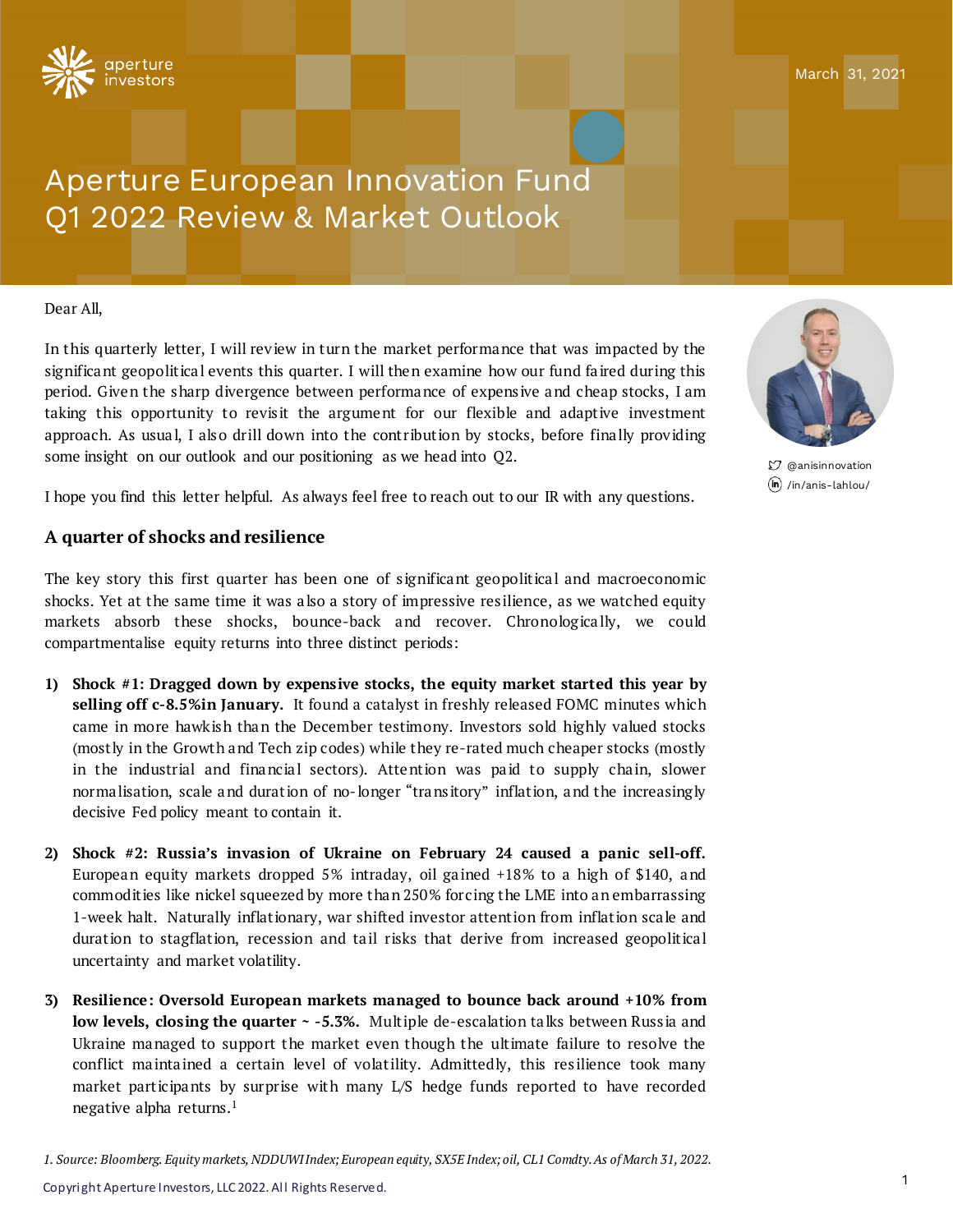





Source: Bloomberg, as of April 2022.

## **How did we do this quarter?**

Aperture European Innovation (ticker APEIIED LX, or the "Fund") was down 6.97% net of fees in the first quarter of 2022, trailing the MSCI Europe Net Total Return Index (the Fund's benchmark ), which lost 5.32% in the quarter. Incept ion-to-date through March, the annualized return of the Fund was +13.59%, outperforming the benchmark by +7.38%.

| RETURNS AS OF OUARTER-END (%, net of fees) |        |                 |      |           |       |        |                           |
|--------------------------------------------|--------|-----------------|------|-----------|-------|--------|---------------------------|
|                                            | Jan    | Feb             | Mar  | <b>Q1</b> | 2021  | 1-Year | <b>Since</b><br>Inception |
| Fund                                       | (7.84) | $(2.71)$ $3.76$ |      | (6.97)    | 28.79 | 10.43  | 13.59                     |
| Benchmark                                  | (3.20) | (3.01)          | 0.84 | (5.32)    | 25.13 | 9.34   | 6.21                      |
| Relative Performance                       | (4.65) | 0.30            | 2.92 | (1.65)    | 3.66  | 1.09   | 7.38                      |

#### **RETURNS AS OF QUARTER-END (%,netoffees)**

Despite the shocks throughout Q1, most of the fund's underperformance was in fact recorded in January a lone when it underperformed by 4.65% before recovering by +0.3% in February and +2.9% in March.

January's performance creates a good opportunity to remind our readers of our strategy's behaviour during periods of so-called Growth/Value "rotations."<sup>2</sup> It maintains flexibility in stock picking across both Growth and Value alpha opportunity sets.

The fund's performance (white line) compared with MSCI Europe Growth (orange line) and MSCI Europe Value (blue line) illustrates this flexibility. Chart 2 below shows that the fund has outperformed both indices since inception.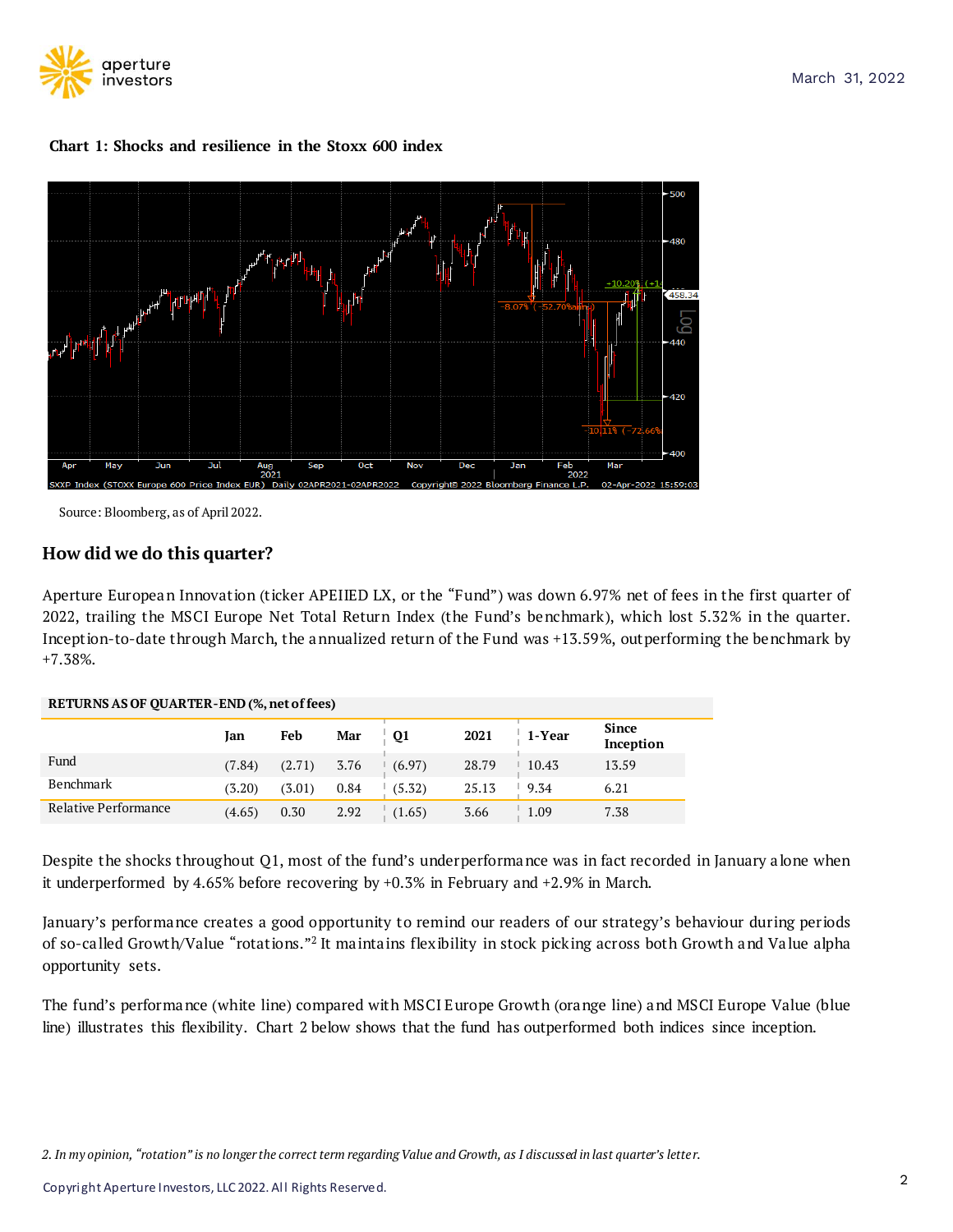

**Chart 2: Aperture European Innovation (white) outperformed both MSCI Growth (orange) and Value (blue) since inception**



Source: Bloomberg, as of April 2022.

To further zoom- in on the periods of signiciant so-called "rotations" between Growth and Value, another helpful chart shows the fund and the MSCI Growth and Value indices each as a re lat ive line to the broader market (MSCI Europe). This is the chart 3 below:





Source: Bloomberg, as of April 2022.

As has been typical of Growth (orange line ) and Value (blue line), periods of s ignificant and sharp underperformance of one (i.e., relative graphs declining sharply) correspond to significant sharp outperformance of the other. Hence the term "rotation."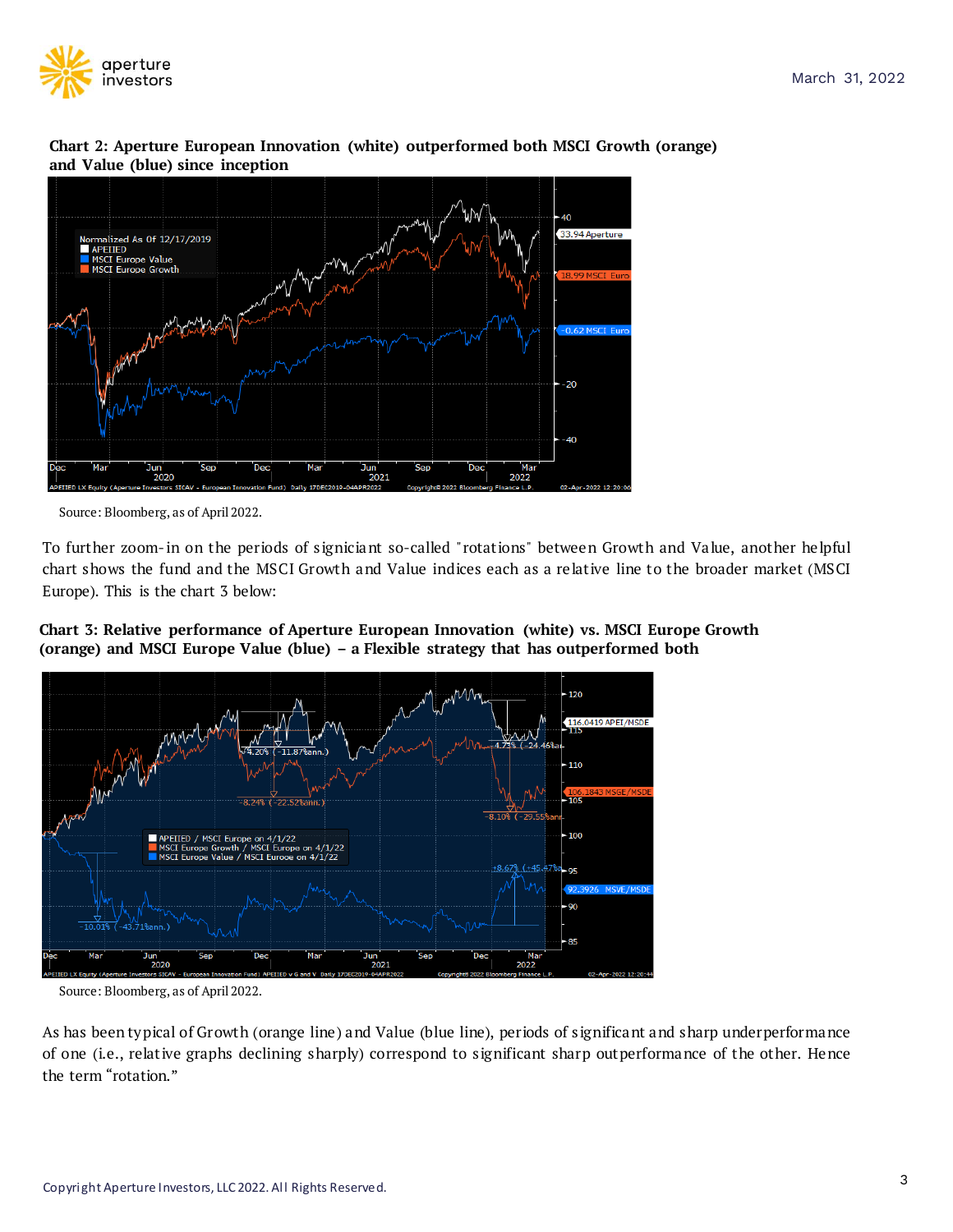

The advantage of our strategy's adaptive and flex ible approach becomes even more apparent in the next chart. In March 2020, during the onset of the pandemic, MSCI Europe Va lue was down 10% (e.g., Banks, Autos, and Industria ls) and it was crucia l to steer clear. At that time the fund's exposure to Va lue was only about 20% (chart 4 be low). The discovery of a vaccine in November 2020 had just the oppos ite e ffect, and MSCI Europe Growth was down about 8%. We weathered this period better, underperforming by only the index's drawdown thanks to our higher Value exposure of c40%. January of this year was similar. This time the catalyst was the FOMC minutes, and although we again underperformed MSCI Europe (by -4.7%), this was again about ha lf the drawdown recorded by MSCI Europe Growth index (-8.1%) due to fund's exposure to Value stocks at almost 50% (chart 4).





Source: Bloomberg,Aperture Investors (UK) Ltd, Value definition based onP/E, FCF and P/B and P/NAVfor Banks and real estate. As of April 2022.

## **Single stock stories**

## **Stocks that added, stocks that detracted**

Despite the significant shocks this quarter, when we decompose the portfolio into the best and worst contributors we see that the outcome was largely a function of cheap stocks that benefited from the higher inflation and yield backdrops (e.g., Eramet, Norsk Hydro and Shell PLC in the Commodit ies complex, HSBC in Financia ls and AstraZeneca in Pharma) vs expensive stocks derating in Tech and high growth zip codes (ASM International, Infineon, Polypeptide Group) as well as stocks impacted by the Ukraine conflict (Société Générale).

Among the contributors: French manganese and nickel mining producer Eramet (Ticker: ERA FP) more than doubled, up +108%. Ris ing commodity pr ices supported this growth and the stock also got a boost from the nickel short squeeze on the LME after the Ukraine invasion. Eramet's exposure to manganese and nickel makes it the real "pick and shovel" play for a rush to increased production of battery-powered electric vehicles. We fundamentally believe that Eramet is a cheap stock trading on low single digit P/E, supported by strong mark-to-market upgrades, free cash flow and a de-geared balance sheet.

The same can be said of Shell PLC (Ticker: SHELL NA). This stock increased +31% for the quarter. The Anglo-Dutch oil major is capable of major cash returns to shareholders at \$100/bbl+ oil price. While we acknowledge that it may not currently be best-in-class for ESG among its peers, we be lieve that any ESG risks are dwarfed by She ll's lowest exposure to Russ ia re lative to other majors.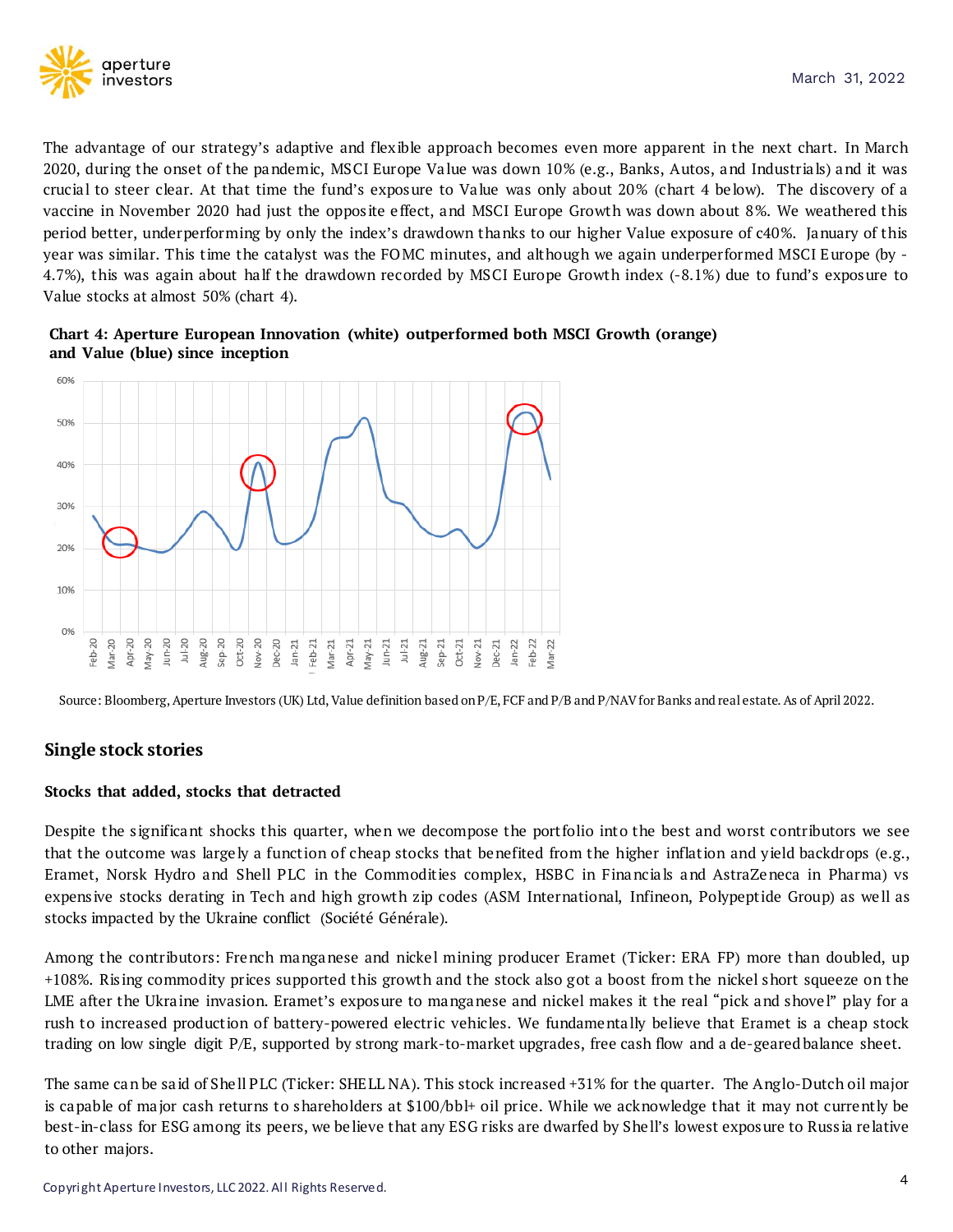

The same can be said of Shell PLC (Ticker: SHELL NA). This stock increased +31% for the quarter. The Anglo-Dutch oil major is capable of major cash returns to shareholders at \$100/bbl+ oil price. While we acknowledge that it may not current ly be best-in-class for ESG among its peers, we be lieve that any ESG r isks are dwarfed by She ll's lowest exposure to Russ ia re lative to other majors.

Finally, the UK International bank HSBC (Ticker: HSBA LN) is another sub-10x  $P/E$  stock in the portfolio with an improving earnings out look supported by BOE interest rate hikes. HSBC cash deposits with the UK Central Bank are likely to generate significant earnings contribution by year end, which in turn, we be lieve, should ultimately be returned to shareholders. HSBC rose +20% this quart

Among the detractors: In what was largely a derating exercise, Dutch semiconductor equipment manufacturer ASM International (Ticker: ASM NA) lost -15%. ASM International derated by 1/3 from its peak of c39x PE'22 to the present c26x.

German power semiconductor manufacturer Infineon (Ticker: IFX GR) derated to an even greater extent: 50%+ from highs of 30x down to 17x now. It lost 23% this quarter. The magnitude of these moves explains our underperformance in January.

Fina lly, French retail and merchant bank Société Généra le (Ticker: GLE FP) lost -19% this quarter despite announcing excellent results in early February. This poor performance followed the Russ ian invasion of Ukra ine as concerns mounted regarding Société Générale's Rosbank exposure.

## **What have we done?**

Given the exceptional shocks we discussed above, churn in the fund remained elevated during the quarter and certainly above our 1.5x target run rate. We worked hard to increase and ma intain our exposure to cheaper a lpha opportunit ies and in some cases to reduce our exposure to the most expensive ones. We first had to trade in the context of Ukraine conflict risk, and then of course the volatility which followed the invasion thereafter.

For example, we had to swap our position in BP for Shell PLC in mid-February. Although this proved to be a positive trade it increased churn by ~3% on each side. We also had to quickly reduce our exposure to Continental banks shortly after the invasion (Société Générale above and others) which also proved to be a wise move but again increased churn, this time by another 7%.

We selectively trimmed certain cyclical and high  $P/E$  stocks even in names we liked where the investment thesis had not changed. We needed to adapt and cons ider the change in the macro env ironment. Finally, we added some companies benefiting from increased investments in LNG and Defence in Europe because of the ongoing geopolitical tensions**.**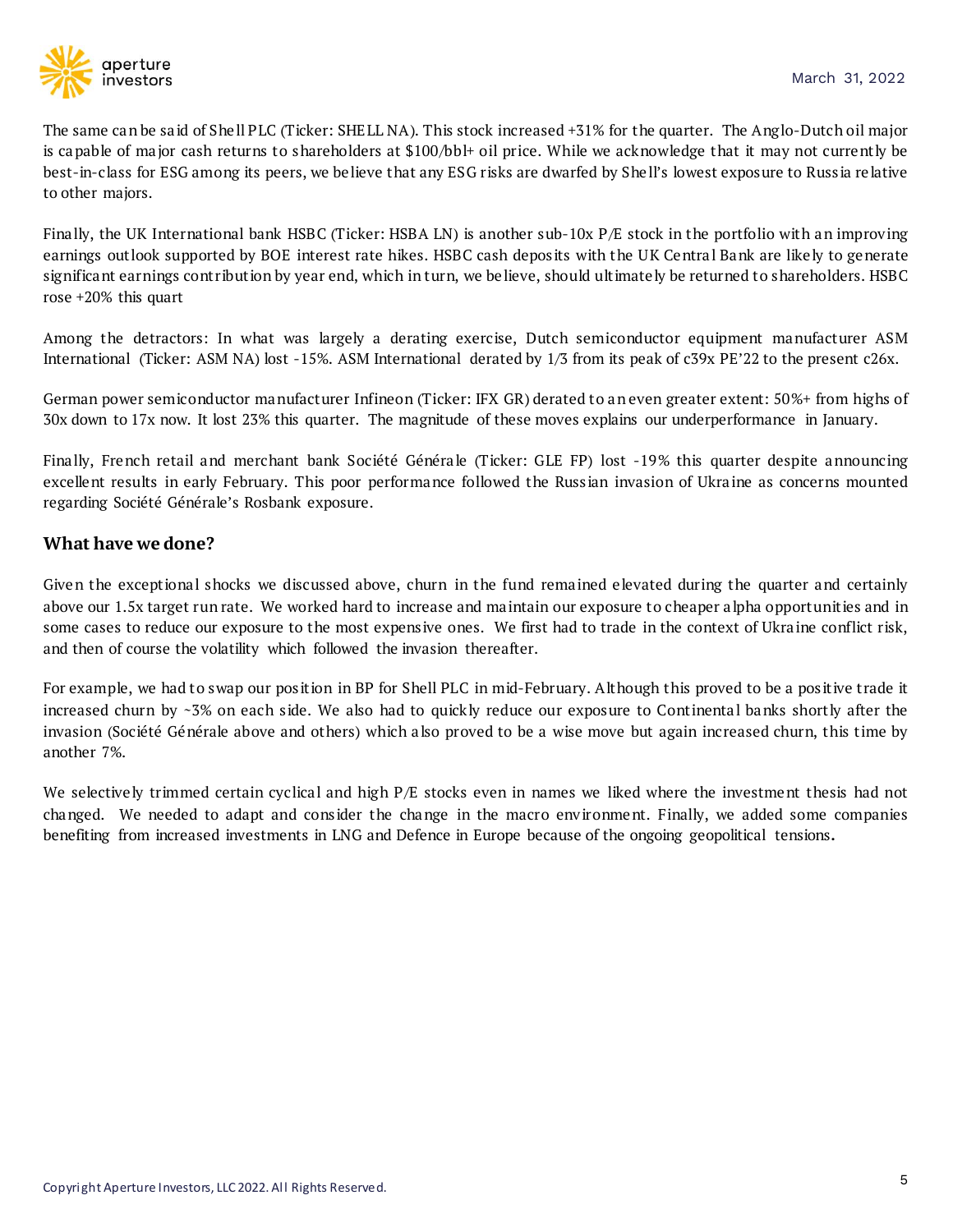

## **What about the future?**

Looking to the future for equity markets requires us to examine a) recent market resilience despite deteriorating macroeconomic cyclical indicators, b) the inflation outlook, and c) the outlook for innovation opportunit ies.

#### **a) Recent equity market resilience**

Many investors were puzzled by the market's resilience, finding it hard to reconcile ris ing equity markets with so many headwinds to the global and European economies. These included a squeeze on consumer spending, corporate margins, and geopolitical tail risks. It wasn't lost on the pessimists that the highly-watched recession gauge 10-2Y US curve ultimately inverted in the last days of the quarter, who believed it was a strong predictor of recession in the next year or so. But the flip side warrants our full attention as well.

- 1) Positioning: Regardless of the 10-2Y inversion, positioning matters. And not just Bull & Bear indicators or RSIs **but also the lack of leverage in the system.** Most market part icipants were running a ll-time-low net and gross exposures long before 24-Feb. These exposures went even lower after February 24. So, if there is to be a recession, it will indeed be the most anticipated recession in recent history (see also chart 5 below from Google Search Trends). As such, we didn't see the house of cards casualty game that we would normally get in big crises: not when the market dropped abruptly on news of the Ukraine invasion, not when oil prices shot up to \$140, and not when the Itraxx Europe Crossover peaked at +70% YTD. Some valuations are still e levated, and those highly valued assets generally do not perform we ll in a rising yield environment. Although true, the US is likely to face problems sooner versus the rest of the world.
- **2) Real yields are still negative:** Interest rates are ris ing but real interest rates are still negative. In the US they rema in below their local max from February, and in Germany they are at an all-time low. In other words, the real picture rather than nominal picture looks much more supportive of growth. The gap between equity dividend yields and 10-year interest rates illustrates the cushion we would argue equit ies have. Specifica lly, a measure of the S&P500 index forward dividend yield relative to 10-year nominal interest rates is near a multi-decade high, according to a Goldman Sachs Investment Research ana lysis. This would argue for equity resilience as they have rarely looked so cheap in real terms almost counterintuit ively. In other words, we believe equities are a much better inflation hedge than bonds.
- **3) A new slow-growth environment:** One of the most important inputs for the s ize and length of economic recess ion is oil price holding above \$115 for a sustained period. Recent global measures have tried to tame that price ahead of driving season and the next winter. It is tempting to anchor the analysis on historical precedent to argue that if the oil price holds around or be low \$115/bbl we may have a growth slowdown rather than a recession. In fact, the pain threshold for a recession to occur may be much higher for the oil price because the absolute number today has to be related to long term inflation and the size of today's economy. By these two measures, a \$115/bbl oil price in 2012 is likely to be a much higher number today. In which case, the likelihood of the economy muddling through is much higher. Note that for the past decade we have had both low rates AND low growth, and equity markets have benefitted strongly from this.



**Chart 5: The most anticipated Recession in** 

Source: Google Trends as of April 2022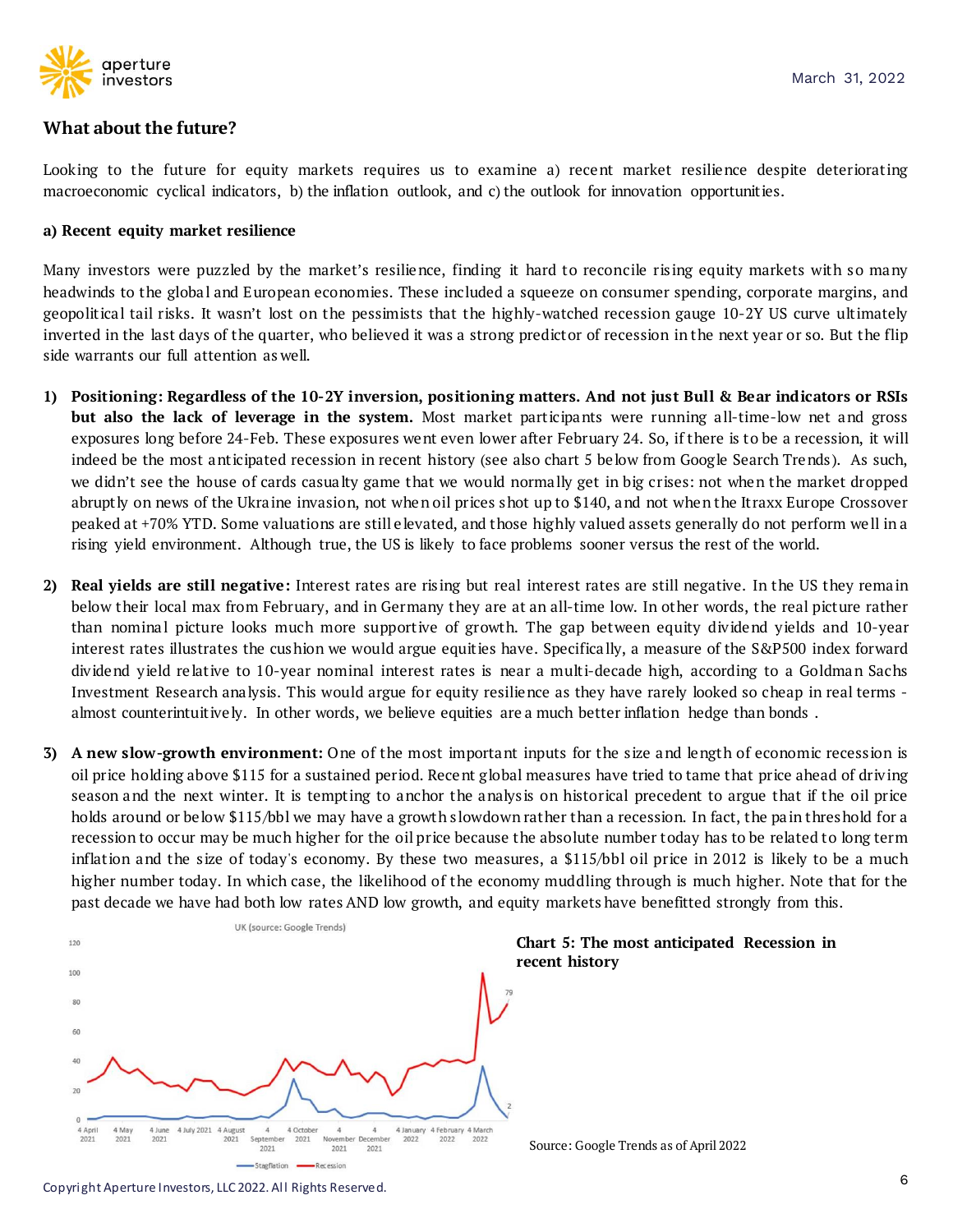

#### **b) Outlook for inflation**

We are in a totally different world compared to the end-of-cycle pre-pandemic market of 2019, which differed from the pandemic market of 2020 and was again totally different from the re-opening market of 2021. We are now in a world of elevated inflation even though certain drivers may be "temporary" (although the definition of "temporary" can vary if for example we compare semiconductors to port congestions ). These could include supply cha in bott lenecks and reopening demand shocks. But there are larger factors are play that are very inflationary and which will take far longer to resolve:

- **Local sourcing is now an established trend, and it is very inflationary.** This trend follows cont inued US/China tech decoupling and the importance of tech sovereignty seen in 2019. The opportunity cost associated with dependency on the global supply chains, higher transportation costs and higher geopolit ical r isks a ll mean that companies are no longer in a singular search for the lowest cost product ion regions. Instead, they are clustering around reg iona l hubs. These costs will of course be passed on. Have a look, for example, at the cost of German manufactured goods (PP I), which reached the ir highest point since 1948, up by +26% y-o-y in February as seen in Chart 6. In my opinion, we haven't seen the whole story yet - full local sourcing hasn't even yet become the new norm!

#### **Chart 6: German PPI Y/Y**



- **War and Russian energy dependency are very inflationary**. Regardless of measures meant to ease pressure at the pump, LNG investments, supply shocks to metal prices and food inputs (Russia is a top 5 exporter of many metals like steel and a luminium, as well as grains and fertilisers) and replacing 40% of Europe's energy supply won't happen overnight and not without an impact on costs. Assuming the economy manages to muddle through, prices will have to go up significantly for the foreseeable future to account for this supply shock.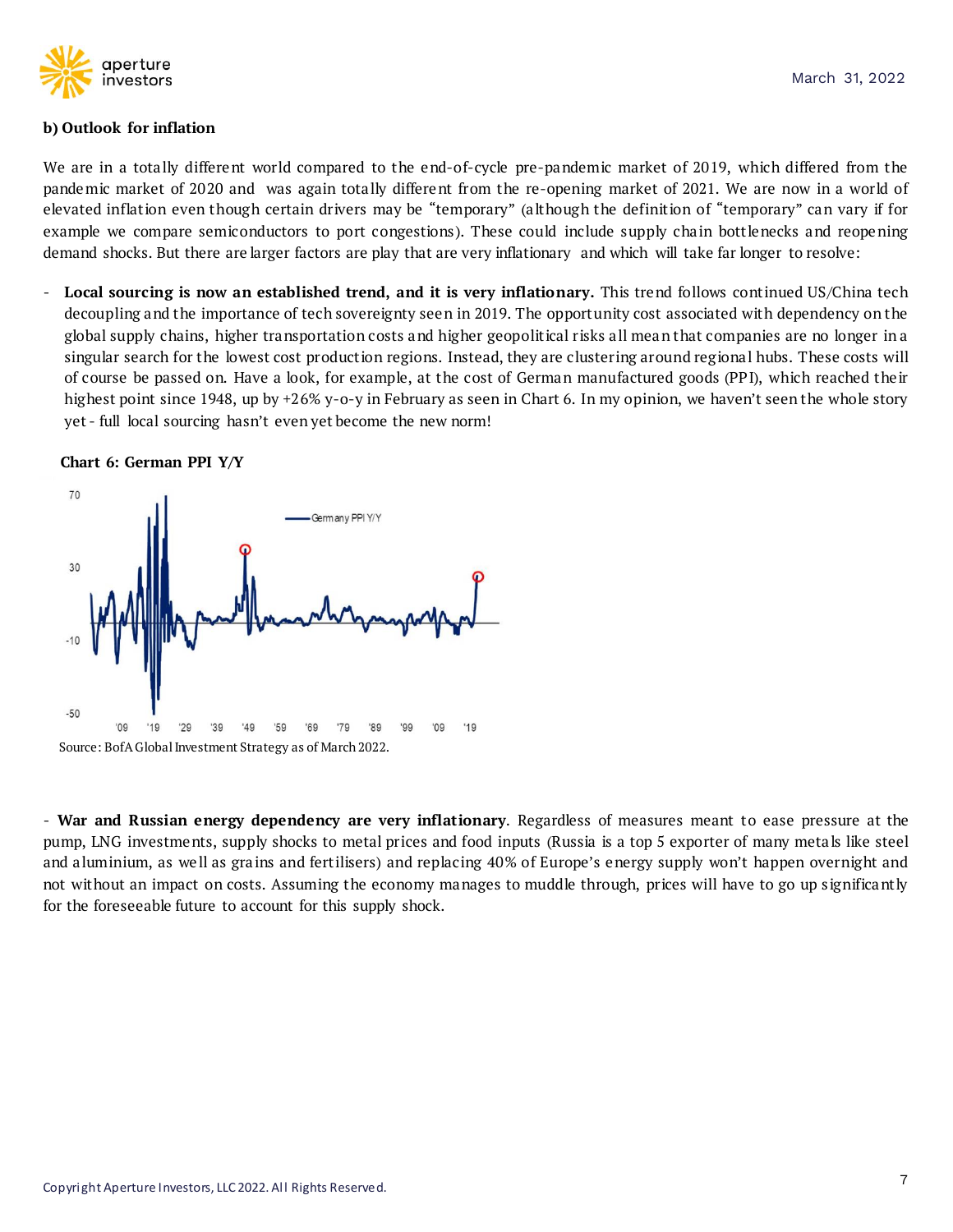

- **Richly-valued financial assets vs cheaply-valued real goods and services.** Dur ing the pandemic, Centra l Banks around the world printed trillions of dollars to deal with the sudden halt of global economies. US consumers received cheques which they happily spent on discret ionary online purchases, but the most s ignificant part of the QE money found its way into financial assets. Given the low yields, this extended all the way up the risk ladder to equities. We all saw the many triumphant Silicon Valley IPOs emerging at extremely elevated valuations, and they were covered in a matters of hours, many times over. Investors were lucky if they were allocated a few shares that then popped 100%+. As a result, billionaires were made many times over, often overnight.
- Theoretically, if we were to cash-in all those stock market billionaires in an orderly fashion (note Elon Musk's orders alone would crash the Nasdaq) and give them the cash in dollar notes to spend, the stock market billionaires would of course go and spend it in the real wor ld, to buy real goods and serv ices. After a ll, this is the only reason they endeavoured to get rich in the first place: to buy more real goods and services. Imagine, for example, Brian Chesky of AirBnB and Whitney Wolfe Herd of Bumble spending their cashed-in billions on an early retirement vacation: jet fuel for the private jets, expensive food, real goods like clothes and real estate they would purchase...all multiplied by the Keynesian effect of the people working around them. Of course, this is a theoretical exercise, but you can see what I'm getting at: the prices of financia l assets are elevated. If we were to spend a ll of this on real goods and services (many of these are in Europe by the way: O il and Gas, Banks, Commodit ies) there wouldn't be enough real goods and services assets to fulfil that demand and prices would need to rise. This is what is happening right now, and we have come a long way on this journey: money leaving the pond of richly valued stocks has been inflating the cheaper pond of real goods and services. Central Banks are running a fter the excess liquidity injected into the system by ra is ing interest rates and park ing some of it in shorter-term depos its. Gett ing the quantum of liquidity that the economy requires to grow without overheating is never going to be perfect but for the moment the Central Banks are behind the curve. Until something gives this can only mean more inflation to come.

## **c) Outlook for innovation opportunities**

In light of the shocks we discussed in detail and the inflation outlook, it is very unlikely that this is the end of the shocks, drawdowns and volatility. However, we can draw some basic conclusions.

**The inflationary environment and rising bond yields favour cheaper valuations** and more upfront/shorter duration cash flows. Va luat ion really does matter. This means that we find it easier to pick stocks in the cheaper camp, **but it does not mean that all high P/Es will underperform either.** It s imply means that the hurdle has risen cons iderably, and stock picking and portfolio construction need to be more adaptive. Some of the best-of-breed, highest quality / barrier-to-entry stocks like ASML should continue to compound their high ROIC over time. Negative earnings stocks, or stocks with more questionable barriers-to-entry will find it harder to perform.

**Innovation** will **continue at a pace**, exponential growth in AI, xEV or newer drug adoption such as Novo Nordisk's obesity Wegovy will not stop just because of macroeconomic and geopolitical shocks. Our portfolio will remain positioned to capitalise on both valuation opportunit ies and acceleration of the innovation adoption curves.

**We also believe that the recent geopolitical tensions and rising prices are opening up new innovation opportunities** in LNG and clean tech (to deal with energy independence and higher oil prices), automation (to deal with higher cost and wage inflation) and defence, for obvious reasons.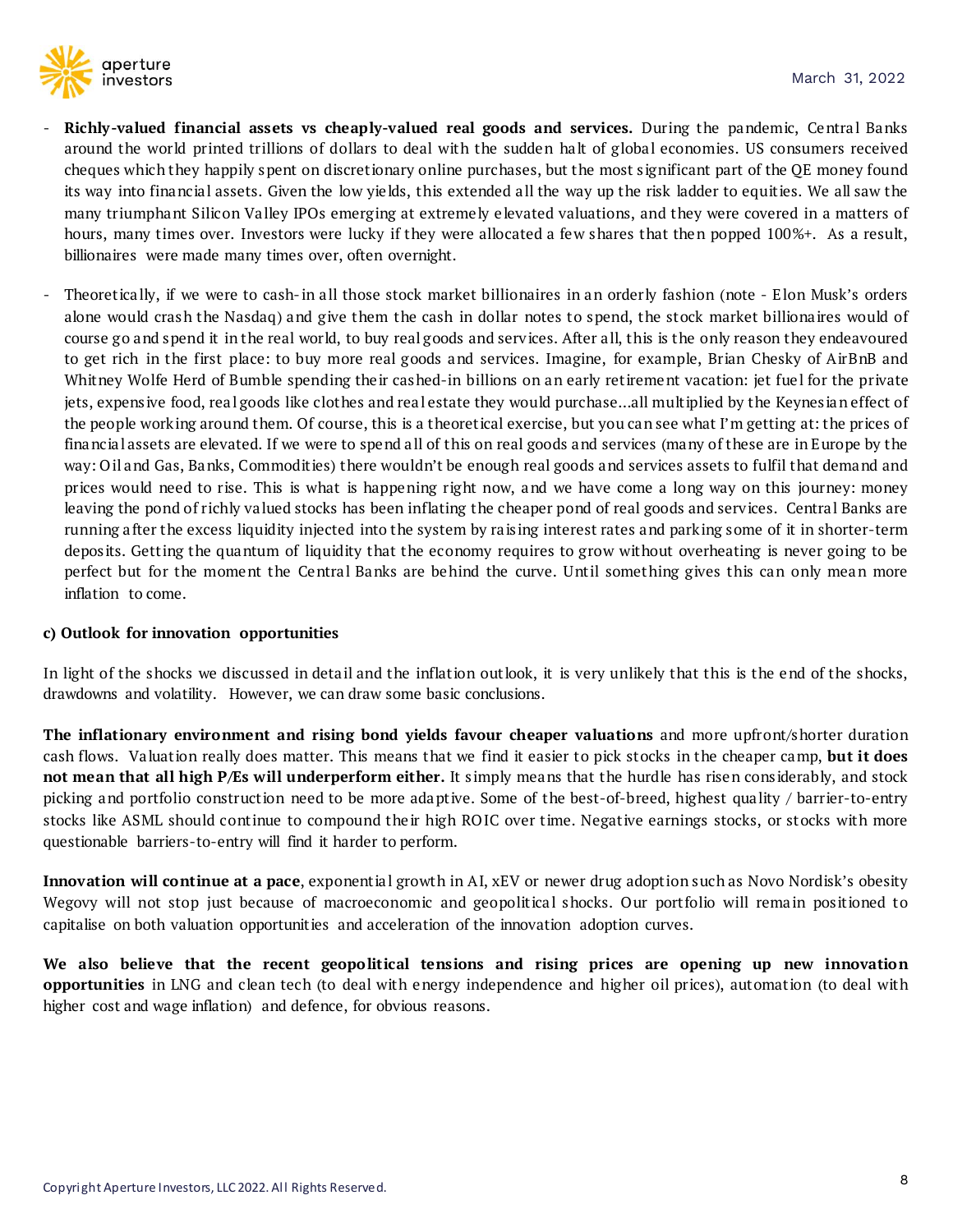

## **Final comments on European equities, patience and managing cash exposure**

In this inflationary and volatile context, European equity valuations stand out once again. Europe borders the epicentre of the military conflict in Ukra ine, and this is the only thing we hear about right now. Europe, however, is a lso home to the cheapest, most inflation-hedged assets in the world and at the same time, some best-in-class world innovators trading at a discount to their global peers. The composition of its benchmark indices could act as a surprising cushion for equity return downside given it is 10% overweight in Value stocks (chart 7).





Source: MSCI, Aperture Investors UK, Ltd as of February 2022

What this chart means is that, all things being equal, if we have a re-rating exercise in which the most expensive stocks derate by 20% and the cheapest re-rate by 20%, the European index should be up by +2%. This is of course in stark contrast with some of the most overcrowded and expensive assets in the US and global tech scene.

There is a time for everything, but considering current volatility and inflation, I believe this is the time to own less crowded, higher quality, cheaper assets. In my opinion, that's just another name for European Innovation.

This is also the time also to lengthen the investment horizon and stay invested. Diversification into cheaper, inflationhedged rea l assets should help avoid the temptation to exit the market at the wrong moment, or worse, end up over-exposed to cash. I believe, cash is pretty much guaranteed to depreciate at the minimum rate of inflation!

Wishing you a great Q2 ahead.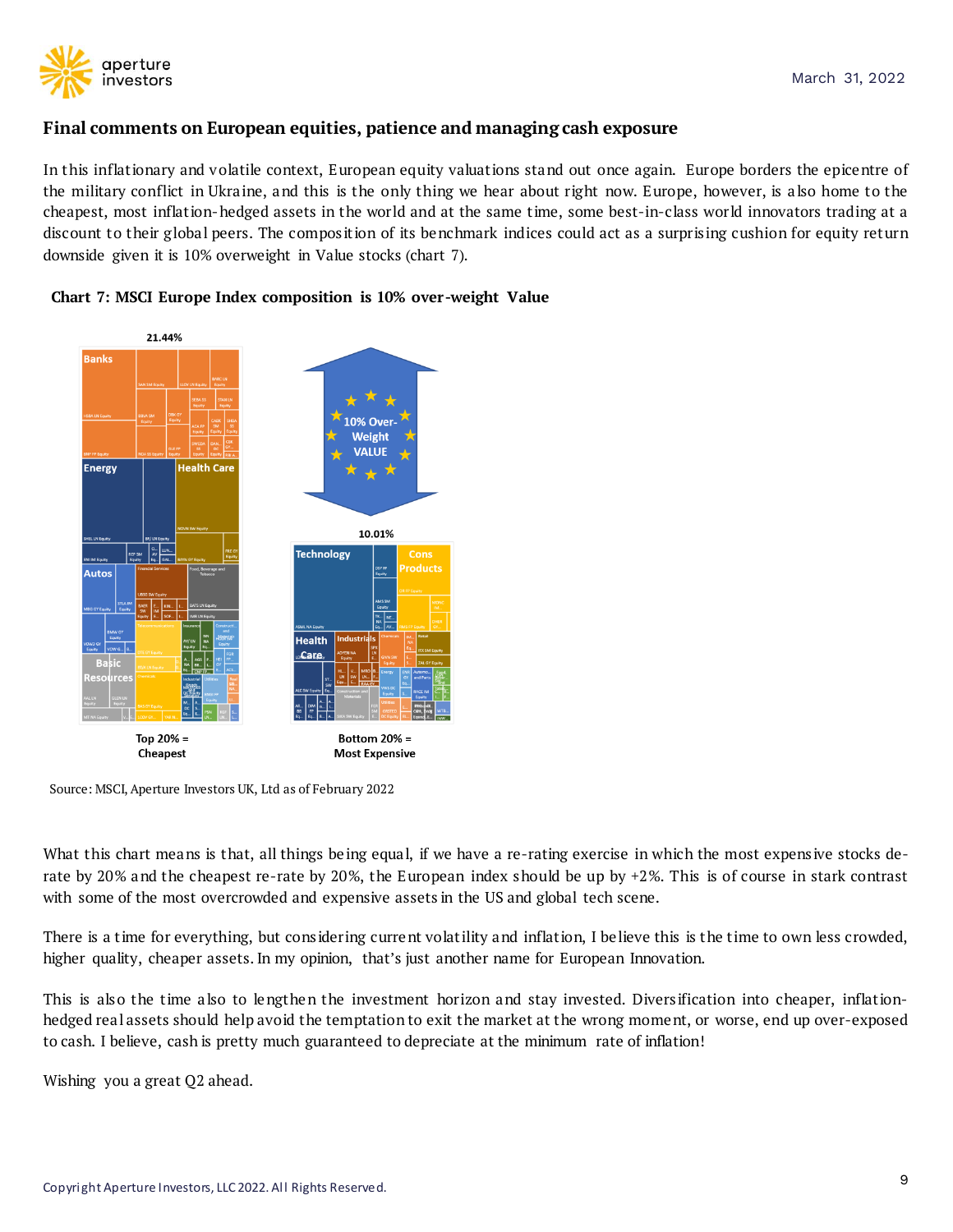

This is an advertising document authorised by Aperture Investors UK, Ltd. This Fund is subject to authorisation and regulation in Luxembourg by the Commission de Surveillance du Secteur Financier (CSSF). Generali Investments Luxembourg S.A. is authorised in Luxembourg and regulated by the Commission de Surveillance du Secteur Financier (CSSF).

Aperture Investors UK, Ltd ("Aperture") is not authorised to actively market products and services within EU27. Information contained in this document may be restricted by laws and regulations applicable to your jurisdiction. Accordingly, you must ensure that your use of this information and any investment decision taken as a result does not contravene any such restrictions. Generali InvestmentPartners S.p.A. Società di gestione del risparmio acts as a promoter for the Aperture Investors SICAV Sub-Funds within the EU27. The UCITS funds may be registered or otherwise approved for distribution to the public in one or more European jurisdictions. The fact of such registration or approval, however, does not mean that any regulator has determined the suitability of the product(s) for all investors. Investors should carefully consider the terms of the investment and seek professional advice where necessary before taking any decision to invest in any fund(s).

In Switzerland, the representative is ACOLIN Fund Services AG, Leutschenbachstrasse 50, CH-8050 Zurich, whilst the paying agent is InCore Bank AG, Wiesenstrasse 17, P.O. Box, CH-8952 Schlieren.

The Fund or Funds have not been registered under the United States Investment Company Act of 1940, as amended, nor the United States Securities Act of 1933, as amended. None of the shares may be offered or sold, directly or indirectly in the United States or to any US Person unless the securities are registered under the Act, or an exemption from the registration requirements of the Act is available. A US Person is defined as (a) any individual who is a citizen or resident of the United States for federal income tax purposes;(b) a corporation, partnership or other entity created or organized under the laws of or existing in the United States; (c) an estate or trust the income of which is subject to United States federal income tax regardless of whether such income is effectively connected with a United States trade or business.

Aperture Investors, LLC is an investment adviser registered with the U.S. Securities and Exchange Commission ("SEC") which wholly owns Aperture Investors UK, Ltd (FRN: 846073) who is authorised and regulated by the Financial Conduct Authority ("FCA"). In providing investment management services to certain of the Funds, Aperture Investors, LLC draws upon the portfolio management, trading, research, operational and administrative resources of certain of its affiliates (at the present, Aperture UK), including using affiliates to execute transactions for certain Funds. Subject to the written consent of the applicable Fund and the regulatory status of the affiliate, Aperture Investors, LLC treats these affiliates as "participating affiliates," in accordance with applicable SEC no-action letters and guidance. For a more complete understanding of Aperture's ownership and control, please see our ADV available here: https://adviserinfo.sec.gov/.

This publication is for information purposes only and does not provide any professional investment, legal, accounting nor tax advice. All information and opinions contained in this publication represent the judgment of Aperture at the time of publication and are subject to change without notice. Holdings are subject to change. Holdings are subject to risk. For more information about costs, risks and conditions in relation to an investment, please always read the relevant legal documents. This publication may not be reproduced (in whole or in part), transmitted, modified, or used for any public or commercial purpose without the prior written permission of Aperture. The portfolio information provided in this document is for illustrative purposes only and does not purport to be a recommendation of an investment in, or a comprehensive statement of all of the factors or considerations which may be relevant to an investment in, the referenced securities. Presented information is based on sources and information Aperture considers trustworthy, but such information might be partially incorrect or incomplete. The latest prospectus and the latest periodical regulatory documents, as well as all other practical information, are available in English free of charge from Generali Investments Luxembourg S.A., 4 Rue Jean Monnet, L-2180 Luxembourg, Grand Duchy of Luxembourg or at the following email address:GILfundInfo@generali-invest.com.

MSCI. The MSCI information may only be used for your internal use, may not be reproduced or redisseminated in any form and may not be used as a basis for or a component of any financial instruments or products or indices. None of the MSCI information is intended to constitute investment advice or a recommendation to make (or refrain from making) any kind of investment decision and may notbe relied on as such. Historical data and analysis should not be taken as an indication or guarantee of any future performance analysis, forecast or prediction. The MSCI information is provided on an "as is" basis and the user of this information assumes the entire risk of any use made of this information. MSCI, each of its affiliates and each other person involved in or related to compiling, computing or creating any MSCI information (collectively, the "MSCI Parties") expressly disclaims all warranties (including, without limitation, any warranties of originality, accuracy, completeness, timeliness, non-infringement, merchantability and fitness for a particular purpose) with respect to this information. Without limiting any of the foregoing, in no event shall any MSCI Party have any liability for any direct, indirect, special, incidental, punitive, consequential (including, without limitation, lost profits) or any other damages. (www.msci.com).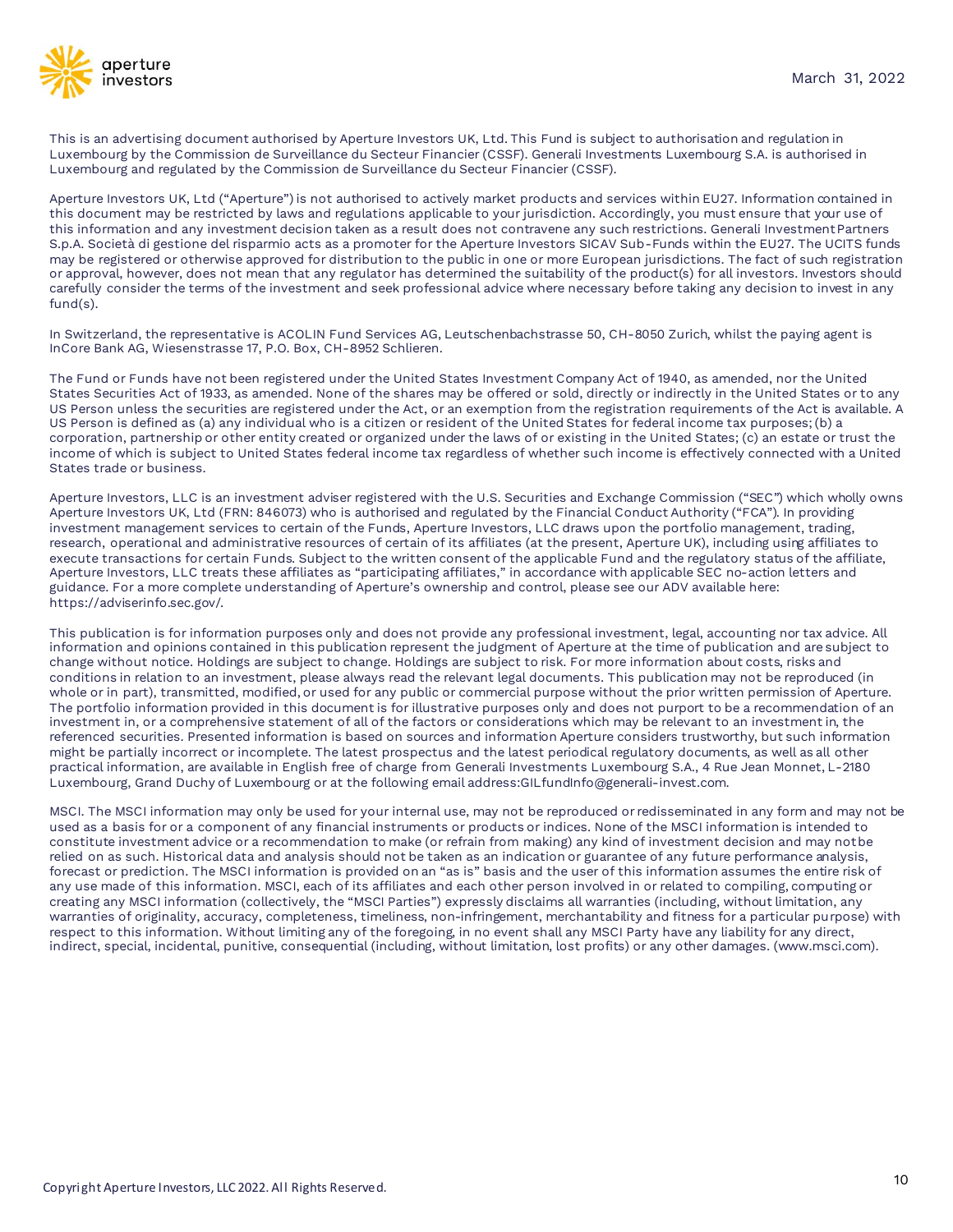

The European Innovation Fund charges a management fee of 0.30% and a performance fee that is equal to 30% of the over performance of the Net Asset Value of the Class of Share over the applicable performance fee benchmark. These numbers are used to calculate net performance for the IY Accumulating EUR Share Class. Other share classes offered by the Fund may have different performance than that shown. For the avoidance of doubt, the Investment Manager may receive a performance fee even in the case of negative performance. The investment return and principal value of an investment will fluctuate so that an investor's shares, when redeemed, may beworth more or less than their original cost and current performance may be lower or higher than the performance shown. A fund's performance for very short time periods may not be indicative of future performance. Indices are unmanaged and do not include the effect of fees or expenses. One cannot invest directly in an index. The performance returns represent past performance. **Past performance does not guarantee future results.**

#### **Investors should note the specific risk warnings:**

Equity Risk: The strategy will be affected by changes in the stock markets and changes in the value of individual portfolio securities. At times, stock markets and individual securities can be volatile, and prices can change substantially in short periods of time. The equity securities of smaller companies are more sensitive to these changes than those of larger companies. This risk will affect the value of the strategy, which will fluctuate as the value of the underlying equity securities fluctuates.

Investment in Smaller Companies Risk: Investment in smaller companies may involve greater risks and thus may be considered speculative. Many small company stocks trade less frequently and in smaller volumes and may be subject to more abrupt or erratic price movements than stocks of larger companies. The securities of small companies may also be more sensitive to market changes than securities in large companies.

Short Exposure Risk: The strategy may proceed with short-term sales of their investment via the use of derivatives. The short exposure risk results from short sales achieved through the use of derivatives and includes the potential for losses exceeding the cost of the investment, as well as the risk that the third party to the short sale will not fulfil its contractual obligations.

Derivatives Risk: The strategy may use derivative instruments, such as options, futures and swap contracts and enter into forward foreign exchange transactions. The ability to use these strategies may be limited by market conditions and regulatory limits and there can be no assurance that the objective sought to be attained from the use of these strategies will be achieved. Participation in the options or futures markets, in swap contracts and in foreign exchange transactions involves investment risks and transaction costs to which the strategy would not be subject if it did not use these strategies. If Aperture's predictions of movements in the direction of the securities, foreign currency and interest rate markets are inaccurate, the adverse consequences to the strategy may leave the strategy in a less favorable position than if such strategies were not used. Risks inherent in the use of options, foreign currency, swaps and futures contracts and options on futures contracts include, but are not limited to (a) dependence on the Aperture's ability to predict correctly movements in the direction of interest rates, securities prices and currency markets; (b) imperfect correlation between the price of options and futures contracts and options thereon and movements in the prices of the securities or currencies being hedged; (c) the fact that skills needed to use these strategies are different from those needed to select portfolio securities; (d) the possible absence of a liquid secondary market for any particular instrument at any time; and (e) the possible inability of the strategy to purchaseor sell a portfolio security at a time that otherwise would be favorable for it to do so, or the possible need for the strategy to sell a portfolio security at a disadvantageous time. Where the strategy enters into swap transactions it is exposed to a potential counterparty risk. In case of insolvency or default of the swap counterparty, such event would affect the assets of the strategy.

Rule 144A and Regulation S Risk: SEC Rule 144A provides a safe harbor exemption from the registration requirements of the US Securities Act of 1933 for resale of restricted securities to qualified institutional buyers, as defined in the rule. Regulation S provides an exclusion from registration requirements of the US Securities Act of 1933 for offerings made outside the United States by both US and foreign issuers. A securities offering, whether private or public, made by an issuer outside of the United States in reliance on Regulation S need not be registered. The advantage for investors may be higher returns due to lower administration charges. However, dissemination of secondary market transactions is limited and might increase the volatility of the security prices and, in extreme conditions, decrease the liquidity of a particular security.

IPO Risk: The market value of shares issued in an IPO may fluctuate considerably due to factors such as the absence of a prior public market, unseasoned trading, the small number of shares available for trading and limited information about a company's business model, quality of management, earnings growth potential, and other criteria used to evaluate its investment prospects. Accordingly, investments in IPO shares involve greater risks than investments in shares of companies that have traded publicly on an exchange for extended periods of time. Investments in IPO shares may also involve high transaction costs, and are subject to market risk and liquidity risk, which are described elsewhere in this section.

For further information on risks related to the Fund please see the Prospectus.